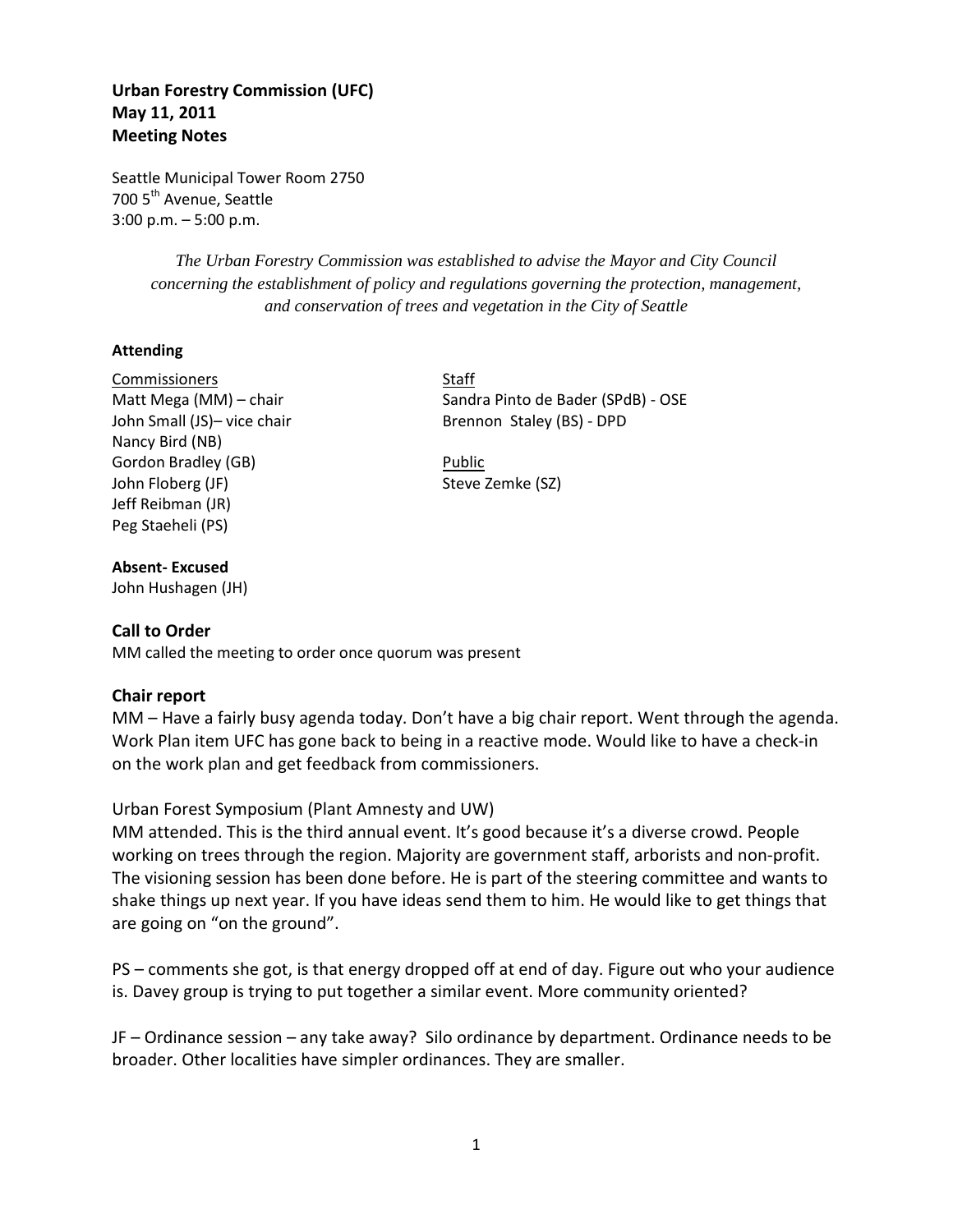SPdB – there was a lack of context for the visioning exercise. It was impressive how the facilitator was able to actually come up with a statement from the crowd at the end. We have a pretty good vision in the UFMP.

JF – did you learn anything new regarding tree ordinances?

PS – The silo ordinance vs. the…. It's harder for a larger city. We are doing ordinances by department… that's what was clear in the presentation. That ordinance needs to be broader. For Seattle, we should step up high, have a master ordinance that then goes into detail.

GB – the outline of the presentation, there are articles on what makes a good tree ordinance. The model they have is if you are a city with one ordinance and it shows the different components. Here we are dealing with different departments dealing with it. Maybe the plan is what … there should be a matrix in the UFMP addressing issues, ordinances, and departments. Sara Foster is on top of what other cities are doing. If we have questions it might be a good resource. They talked about policies around views.

JF – maybe have Sara Foster look at ordinance when we are getting closer?

PS – It was interesting, they mentioned that it's important to have standards be in a separate manual, so the ordinance can be fairly streamlined. Then the departments would have their Director's Rule or Client Assistance Memo…

JR – would that have to be adopted as a Director's Rule?

PS – when worked in Ped Plan that's they approach. Because they adopt plan by ordinance.

BS – adopted plans are not code

JS – is there a precedent for DPD coming up with clarification CAMs?

PS – SPU and SDOT are working on drainage in the ROW. The subdivision code brings SDOT and DPD together… that's the combined kind of thing..

BS – we coordinate. We have joint standards

JS – if we come up with an ordinance that is general enough and everyone likes. The standards needed would be developed by DPD and the UF IDT?

BS – construction BMPs are shared by depts. If you are talking about code it would have to be in two different places. Legally, as the code is structure it would need to be in two places. Code could be re-structured.

JS – there are cities that have whole sections of redundant code

BS – that doesn't have legal implications. Just see here.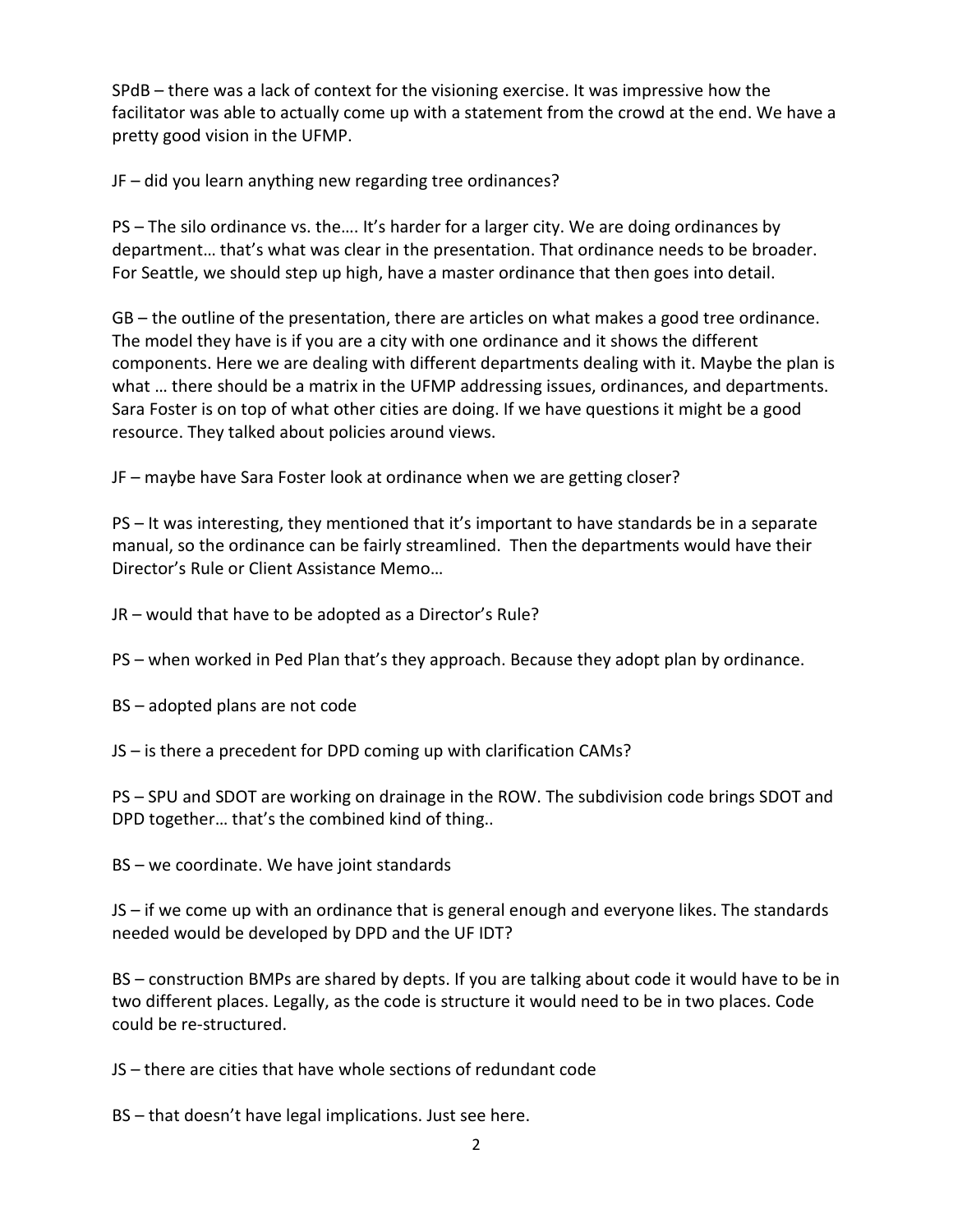JF – one more question about conference. Peg you were presenting but wearing an SvR hat? We don't have speaking points. Was there a mention of the UFC at the conference. Is there awareness that UFC might be a conduit for Ordinance?

PS – it was broader than Seattle.

MM – quite a few people from outside of Seattle. Peg did mention being a commissioner. So did he when he was a panelist. The name was dropped.

PS – Great City asked the same thing. She did a brief presentation on the UFC. Land use and tree cover came up at another meeting. Maybe one thing to do at symposium is to bring boards, commissions and IDTs working on UF issues in the region. Getting more commonality would be helpful. Do a check in about things that are going on.

JF – DNR could do something on best practices data incompatibility – at a higher level meeting.

PS – APWA does pre-conference seminars and a lot of urban forestry issues are inside public works.

# **Comp Plan recommendation – possible vote**

NB – Not sure where we are at. I wasn't at the meeting when you reviewed. There are very few changes but enough to make sure it's compliant. Under natural systems approach, make sure there is no net loss. We achieve a higher goal of 40% gives us something to work towards.

Inventory to be done at least every 10 years. To make it more clear. There was conversation with City staff to introduce this for the annual update.

# **ACTION**: **A motion was made to approve the recommendation. The motion was seconded and carried.**

MM – the discussion adds a lot to it.

SPdB – my understanding is that we provide the request for changes, and when we are asked to provide additional detail, we have the information already captured in the discussion piece. When this is requested, I'll put something together for your review with the rationale behind it.

MM – Not public yet, but Council will discuss a resolution that he put together that basically says that Council promotes the update of the UFMP after the plan is updated they will adopt it and that it guides the UFC. That the UFC is instrumental for the update. This empowers the UFC.

JF – did it say that the UFC will do the update?

MM and SPdB: the resolution talks about the UFC being involved and providing advice to the IDT.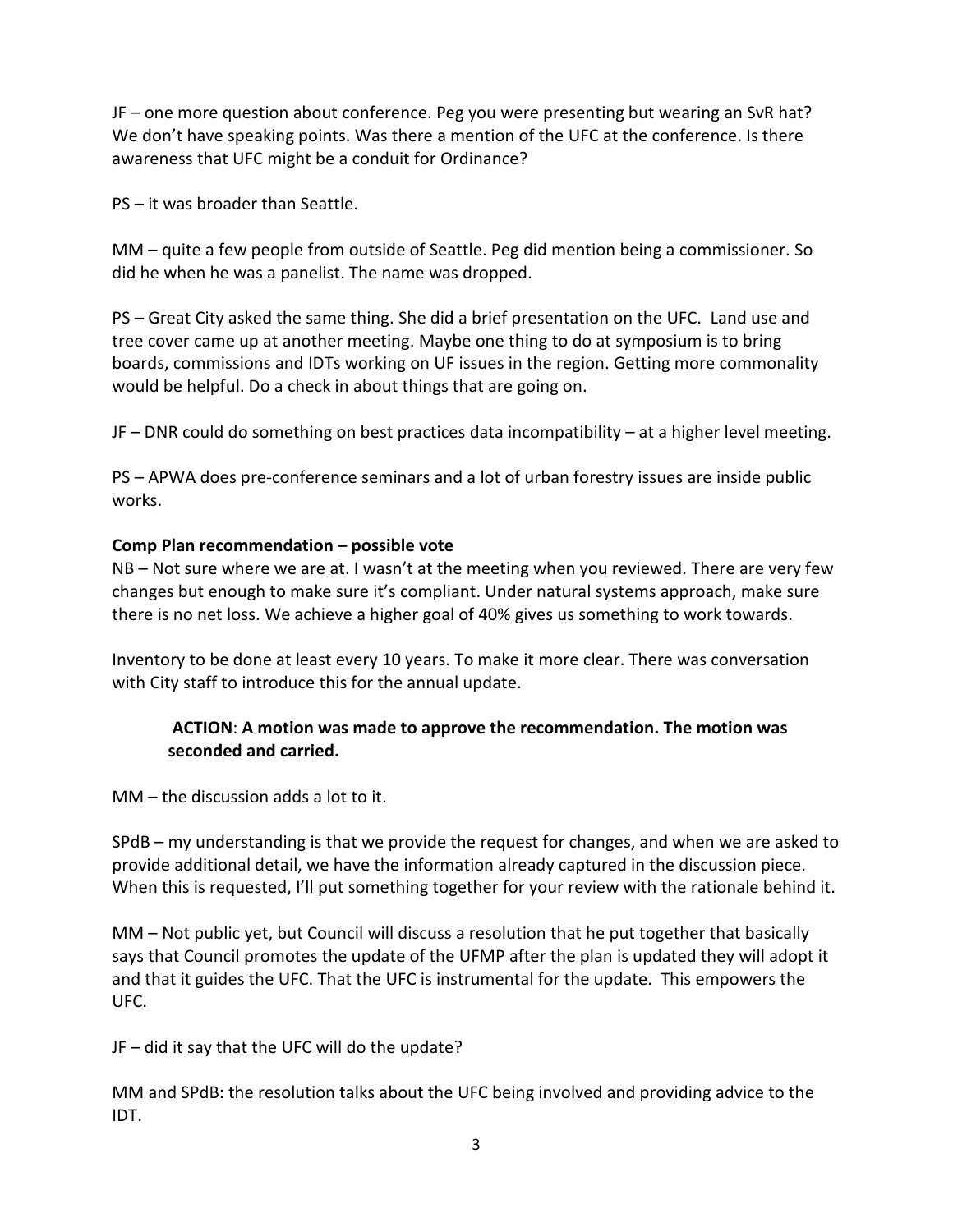NB – it's going to be important to be in synch with the IDT. For a meeting like the half-day retreat it's going to be important to be clear on how we are framing issues to have a productive time. We'll need materials to inform the discussion. We'll need to put out challenge statements and

SPdB – we talked about that during yesterday's UF IDT meeting. We'll set up the meeting for a date after the Mayor has announced his budget. It might help us all better understand the situation as we look forward to 2012. I'm also going to be expediting preparatory work on the UFMP update so that the IDT can be prepared to answer questions around original goals, current situation, and gaps. It would be helpful if the UFC also proposed items for the agenda. I've asked the same of the IDT. We will put together a strong agenda prior to the event. Would the UFC want to receive departmental briefings?

NB – would those briefings help the other depts.?

SPdB – the IDT is already in synch. That's the purpose of the IDT. For example the situation with the Troll's Knoll, when I asked them about this issue, they told me that Parks, SCL, and SDOT were communicating and coordinating all along the process. It was not until the IDT took place that they were able to brief other departments. It's important to find a balance regarding sharing these day-to-day work items so that we don't spend the whole time communicating about what we are doing minute-by-minute. But it's important to keep everyone up to date on issues.

PS – how often do you meet?

SPdB – once a month. A Parks, SDOT, and SCL group worked on updating the current Street Tree list to update and remove invasive species. We work on those kinds of issues.

JF – you are asking UFC and IDT for ideas?

SPdB – yes. My understanding is that the purpose of that meeting is to get both 2012 work plans in synch.

NB – Do they have a work plan like we do?

SPdB – yes. I can present it. That work plan is the format that I use to do the annual progress report.

JR – It would be helpful to take a look at the work plan in preparation to the meeting. Are there separate workplans?

SPdB – it's one work plan the IDT has as work relates to the UFMP

MM – we've already reviewed it a couple of time.

NB – I didn't know if they had a separate plan outside the UFMP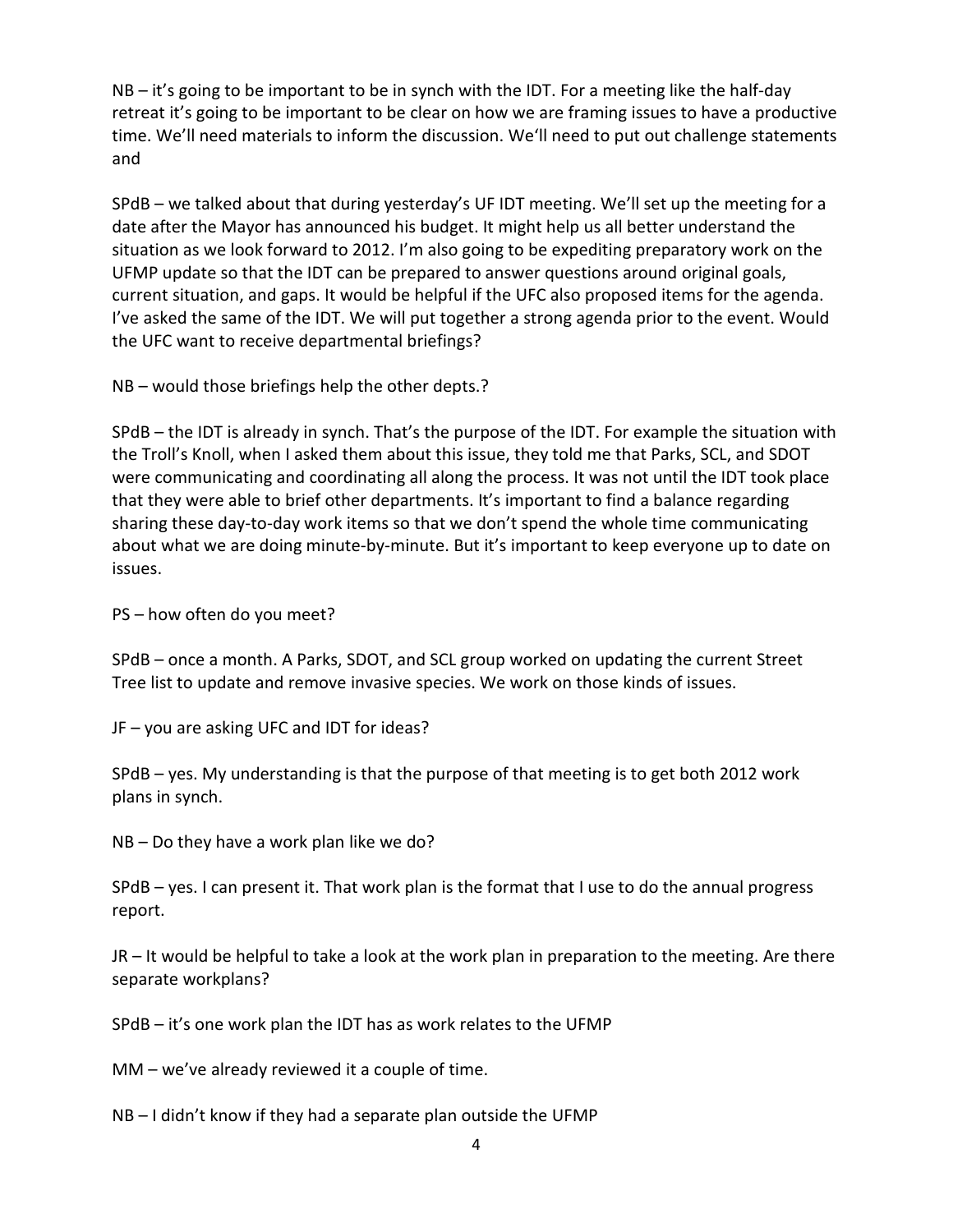MM – would like to suggest to review the work plan and the current UFMP to see where are disconnects. Use the work plan to help us inform what we would like to see in the update. We need to come prepared to that meeting. Folks to have some thoughts on what's missing. As we read these things we need to really dive into it to see what's missing.

SPdB – I can send out the UFMP, its 5-year Implementation Strategy, the 2010 Progress Report and the 2011 Work Plan for commissioners to review in preparation of a work session. Also, we are scheduled to meet with SDOT for the Torchlight Parade route tour on June 8. I'm confirming the location and I will then make it public.

MM – that might not be two hours. We could also take the final vote on the recommendations.

SPdB – they are scheduled to prune in June. I requested that they don't prune until after the UFC has had a chance to take the tour. I believe SDOT already met again with Seafair. Maybe have a conversation around cost sharing or any other questions you might have. I also requested SDOT to provide a budget.

JF – Won't be able to be there

JR – In the interest to educating himself he brought up the issue with a guy from the downtown association. He will invite him to the meeting for him to get information on what's going on. His immediate response was, this is tough because both one-day events and trees are important.

JF – do we want a video of the tour? To raise awareness and for me to see since I can't be there?

JS – If we are going to work towards downtown I can look to see if we can use a meeting room in my office in Olive.

GB – Still a bit confused with the UFMP and work plans related to that. Then there is the update taking place. That's going to affect the work plans. What's the process to getting to the update in terms of the timeline and who is involved. Are the some aspects that are not up for grabs? There is quite a public process….

SPdB – yes, and we are going to go through it again.

GB – can you map out the process?

SPdB – I had an original timeline which included SEPA review. Now we need to do the review earlier to be ready for the meeting in the fall. The update can be as simple as updating the canopy numbers from the LIDAR used for the original plan to incorporate the results of the satellite that is not reflected in the 5-year Implementation Strategy. It's important for people to understand that the numbers are different because they have been updated, so that they don't think we are fumbling around with the numbers. There is a reason why they are different. A very streamlined update of the UFMP could be simply bringing up to date the canopy cover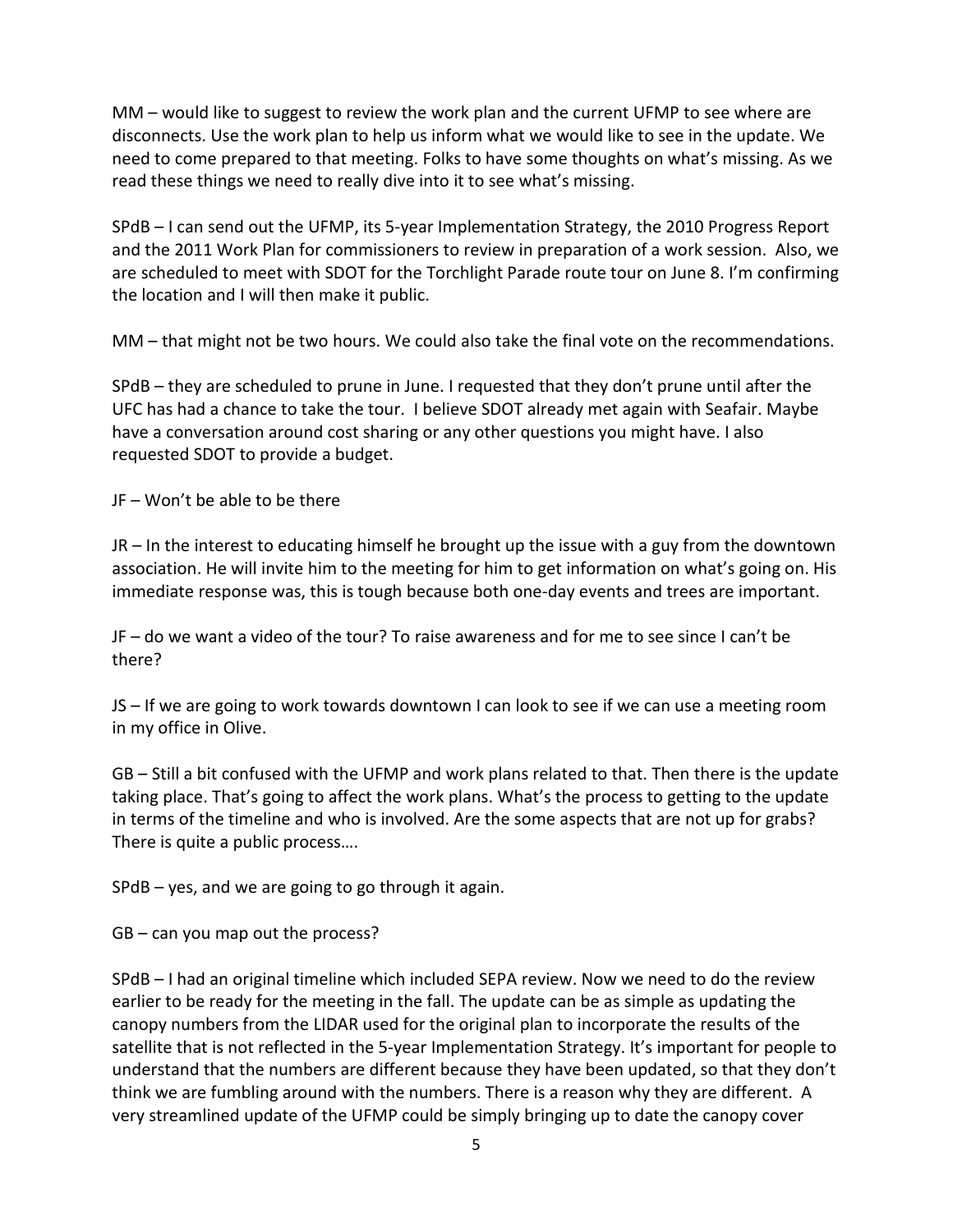numbers. But I would like the update to go deeper by incorporating information from the iTree survey. Although the survey will not give us equivalent information to the aerial satellite canopy cover analysis, it's going to give us more the composition, and health of the urban forest in Seattle (from the ground up) and the calculations they might do to extrapolate a canopy cover assessment might not give us the same results as another aerial satellite inventory would. It will be very important to properly communicate this at the update. I don't envision the overall changing to 45% or 20%. It's more how we get there. Especially with the budget situation that has been affecting the work over the last couple of years and will probably continue. Are there gaps, have we been taking on things that were not included in the original plan, are there things we have been doing that haven't make much of a difference and do we want to drop those? That kind of conversation…

I will be working on a timeline, which will include the SEPA review. It will be available for our next meeting.

MM – the roadmap is a timeline? Your question is about scoping what the UFMP update is going to be. We'll review the documents and come up with what we would like to see in the update. This joint meeting is aligning work plans and scoping what the UFMP update would entail.

SPdB – also building relationship between the UFC and UF IDT

JF – this is looking into the future in 2012. Will we have a strong work plan?

JR – we should try

MM – We can look at the five year plan. It's not going to be so hard.

JF – how about the UF IDT

SPdB – our UFMP work plan doesn't change much since it's dictated by the plan. For example SDOT will continue to do planting with BTG funds.

MM – opportunity for the UFC to push at the boundaries of the UFMP. If we see holes we'll need to address it. JS was interested at looking at goals and targets by zoning.

PS – We kind of dug into that and then we got sidetracked.

JS – thinks it's more part of the ordinance

PS – believes it is part of the UFMP. Haven't played around with the spreadsheet. It's tough to meet the goals.

MM - might want to stay at higher level and not dive into details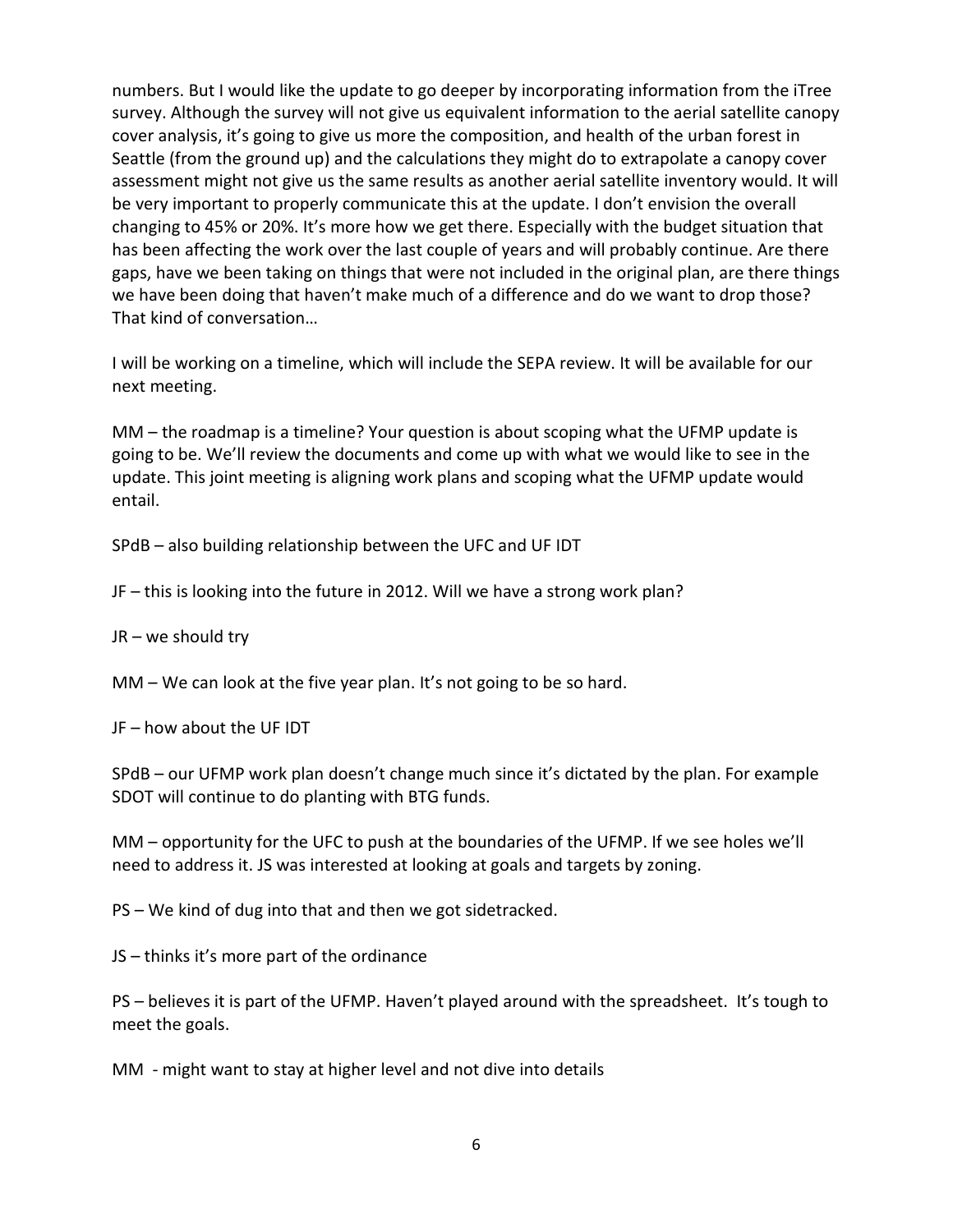PS – it isn't diving into the details. The spreadsheet had the math behind it… by that analysis we were not getting the corridors, and the habitat

MM – I've been working with Columbia City and I don't see how they are going to meet the goals. I might share some of the data

SPdB – another thing to look at is that we won't know where we stand until we do another satellite inventory. It's not scheduled. It's more a matter of budget. But if the UFC feels it needs to be considered it's important to mention it.

MM – His students have a satellite process with better than 80% accuracy.

NB – the inventory is important, but we need to go with the assumption that we are losing canopy.

MM – I'll share with you the program I'm working on in Columbia City

NB – We should be prepared to have three options to meet canopy cover. Think that through and have a conversation with the IDT about it

MM - yes important to have that conversation with the IDT.

PS – when we were playing we the zones we were coming up with new numbers by zone

JR – did we have at that point any real ability to back it up. If residential can't make it, we'll just add more here… can we justify it?

SPdB – we have scope, schedule, and budget. That might be part of the conversation.

MM – use canopy cover as generalized trends and indicators. Your need to ground-truth some of those things. It's an incremental process. The City wants to do it across the city so they can make policy.

PS – do we know what the cost is to do an inventory? What did Portland do?

MM – Shoreline just did a satellite analysis.

JS – when analyzing the trends you have slow growth and then have that storm and lose 10% of your stock. With climate change we'll see more of that.

MM – you are always going to have push back.

JF – I don't want to go into a room with the IDT or anybody else and throw a number that we can't defend.

JR – the best we can do is levels of accuracy within trends. If you use the same technology…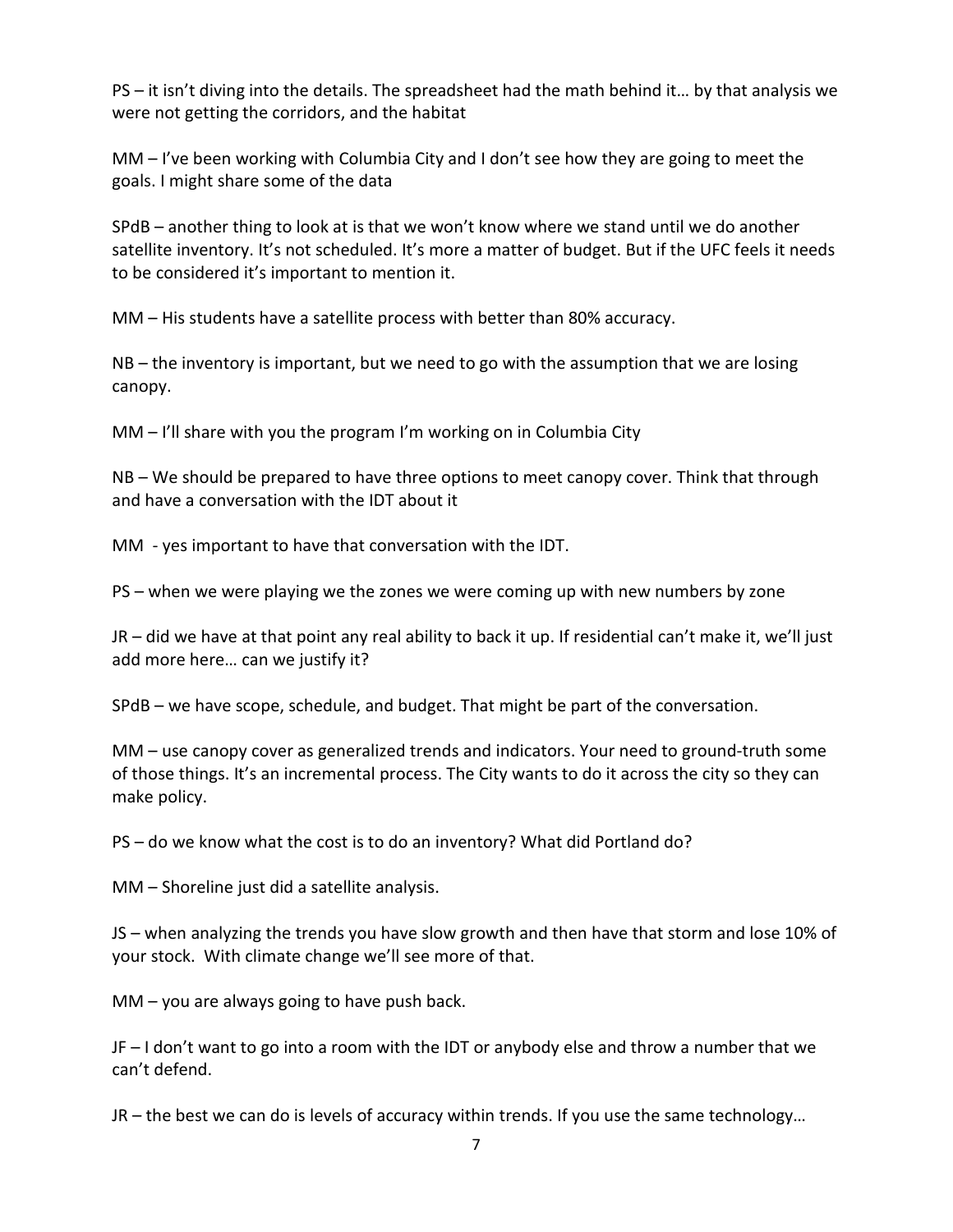GB – there is changing technology. Years ago there was no LIDAR, and now we have satellite. If you are trying to make a statement you want a certain level of confidence. Do we have the programs in place and related ordinances to ensure that the trend is going to take us to our goal?

MM – a lot of the canopy doesn't grab the new trees, but as they grow they will provide more services.

JR – how to integrate the efforts of Seattle night out and the Trees for Neighborhoods program. Brochures?

PS – Use design drawings to do a CAD analysis of the canopy cover. That would be an interesting project for an intern.

MM – different groups are doing inventories of different Seattle neighborhoods.

JR – how can we incorporate that with the Neighborhood tree Ambassadors.

MM – he is participating in the first Tree Ambassadors meeting that Jana is working on to talk about ways to incorporate this work.

### **Approve 4/13/11 minutes**

SPdB – We only had three people present at the 4/13 meeting. Only Gordon was present and now that JS and MM are here we can approve the minutes.

JS- just to clarify, I was not acting-chair. So that needs to be removed.

# **ACTION**: **A motion was made to approve the April 13 meeting notes as amended. The motion was seconded and carried.**

### **Community Tree Planting and Education Programs SLI response update**

SPdB – gave an update of the proposal moving forward to Council regarding the Tree Community Planting and Education Programs. Last year we put together a proposal to put together these programs under SPU. Council felt they were lacking information and they issued a Statement of Legislative Intent and placed a proviso on \$185K of the \$235K budget. Jana has been working on moving forward the program with the money available.

We put together a group with DON, SDOT, SCL, and SPU, and City Budget Office and looked at what a good consolidated program would be and where it should reside. We agreed that Seattle reLeaf was a good program to consider. We talked about the different existing programs and the assets different departments bring to the table. We are proposing the creation of a new, full time position to implement the program and for the program to reside in SPU. This would comply with the Office of City Auditor's recommendation "to implement education and outreach activities for the UFMP, the City needs to fund a full-time position to implement education and outreach activities for the Urban Forest Management Plan." OSE will also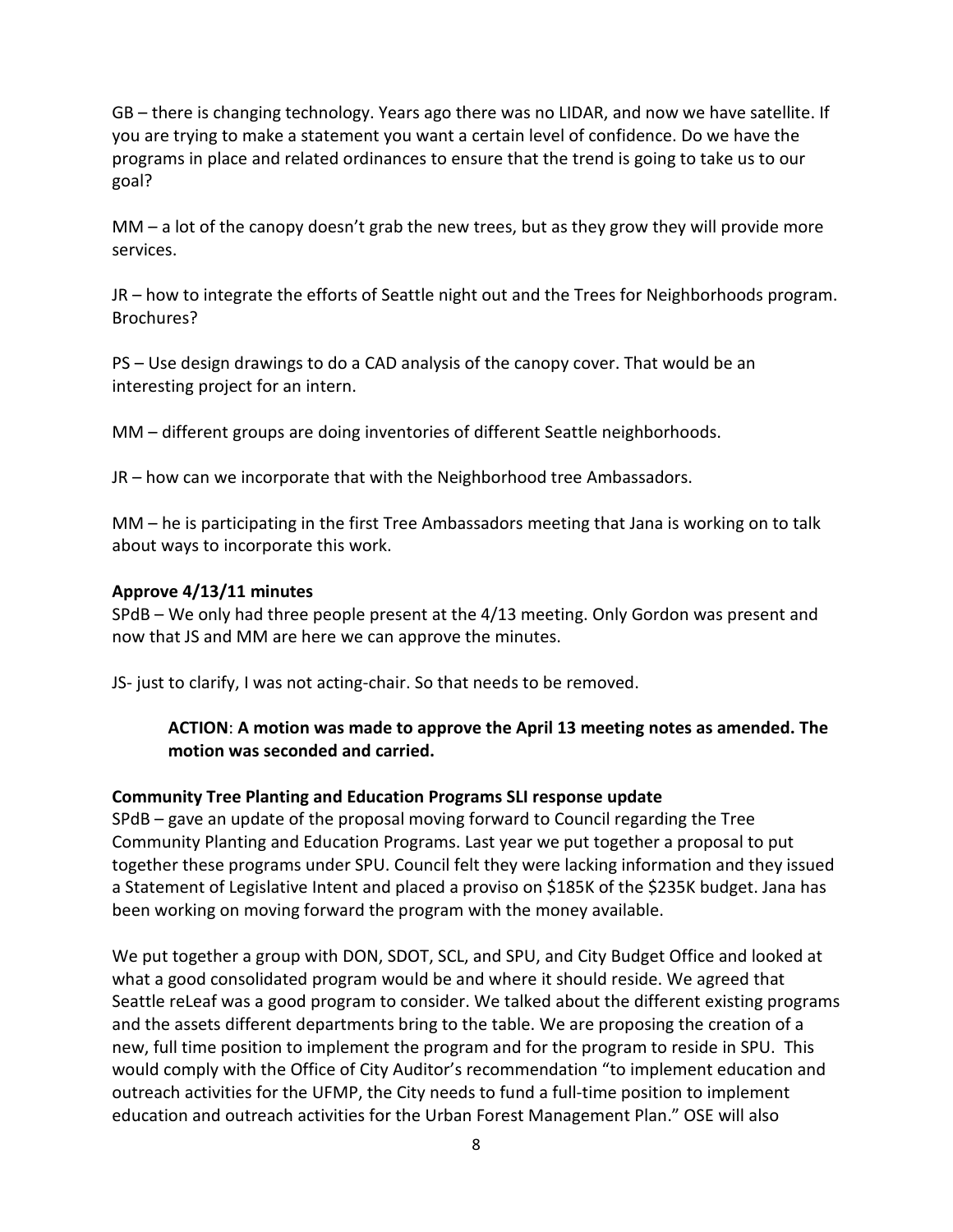propose for the program to remain in OSE to deliver the 2011 work plan and do the transfer as part of the 2012 budget process. We will be signing an MOU with SPU to borrow the new position.

JR – Is the new position Jana's position transferred?

SPdB – Jana's is not a permanent position. The program started with her as an intern and then she became a temporary employee. What we want to communicate to Council is that prior programs have not had dedicated staff or funding. We are very excited to be proposing the creation of a new position to implement this program.

# PS – why SPU for this position?

SPdB – Sandra walked through the rationale and the five criteria that the SLI IDT considered. Used the first criteria as the main filter: "is canopy increase and urban forest health a primary focus of the department? Is work in private property aligned with the department's core mission? Using this criteria a filter, the group eliminated DPD, Finance and Administrative Services, City Light, Seattle Center, and SDOT (because their mandate is trees in the ROW). Departments furthered considered to house the consolidated program were OSE (in charge of UF policy), Parks (mandate is to care for trees in developed parks and forested parklands), DON (was considered because of the role they played for years with the Tree Fund), and SPU (who has a direct interest in tree health due to its storm water retention and water quality benefits). Parks doesn't have a mandate for work on private property, which is what this program focuses on. DON uses trees in order to build community. The group also decided that technical ability is a very important component, so we are proposing that a certified arborist be considered for the position. We eliminated Parks, DON, and OSE.

SPU has the mandate to work in private property, have existing programs (Restore our Waters, Rainwise, Aquatic Habitat Matching Fund, already support Trees for Neighborhoods, the Green Seattle Partnership, etc.) and outreach mechanisms (newsletters, bill inserts, etc.) that would complement the program. They have highly qualified technical people, foresters, ecologists, naturalists, and biologists.

PS – this is the planting program?

SPdB – there is more to the program than the planting piece

PS – not quite following the logic that it has to be a certified arborist for the position

SPdB – I'm giving a very high-level presentation here. The Seattle re-Leaf has three components: Program Evaluation and Development, Outreach and Engagement, and the tree planting piece. This person is going to do the analysis of the i-Tree survey results. The SLI IDT thought that scientific rigor and technical expertise was important.

JR – I can see benefits to that. A person with outreach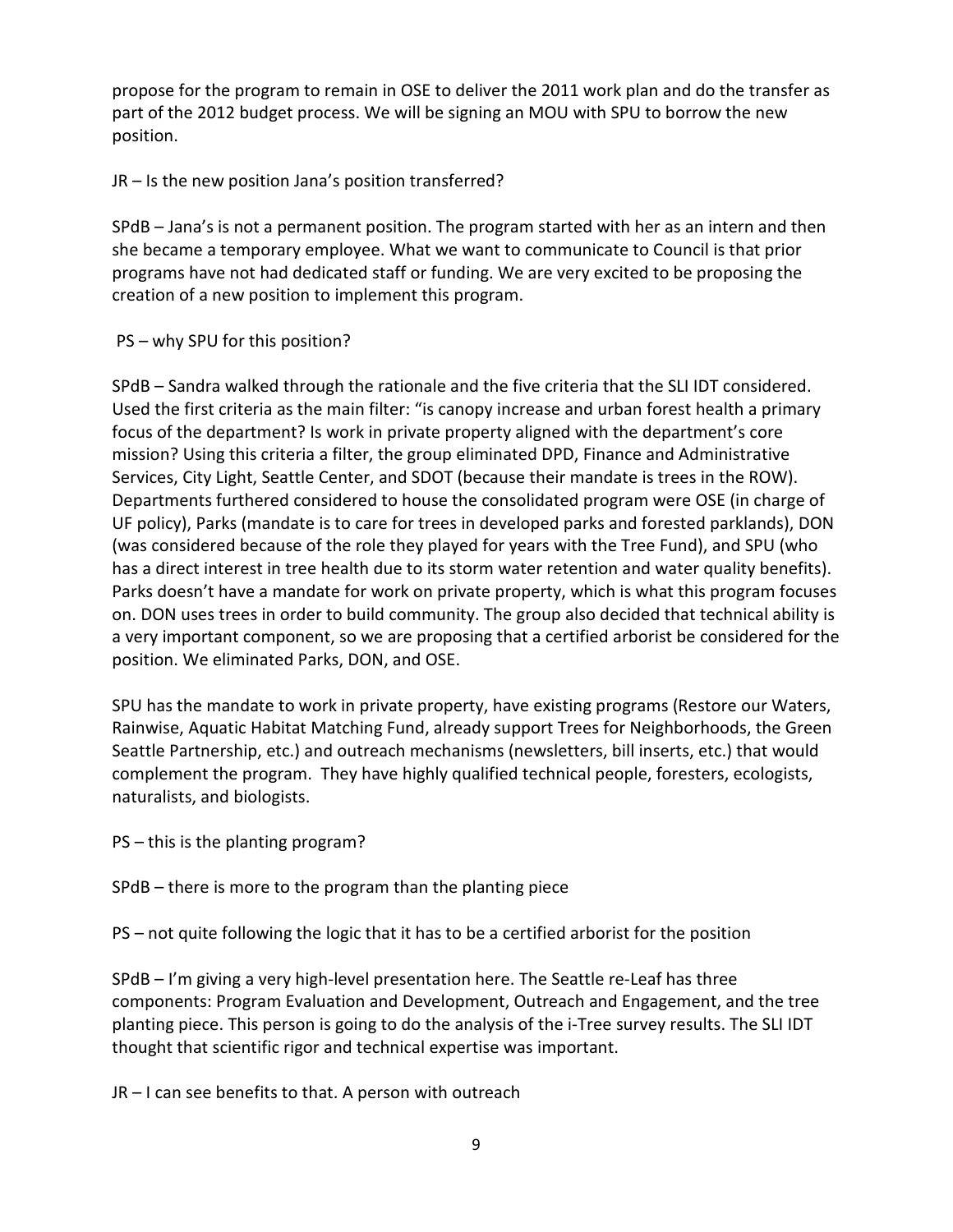PS- You will be hitting a mix of qualifications. Have the science… City Arborists department that Roy Francis' group leads. Are we breaking a silo?

SPdB – I think we are breaking the silos. Even though this is a private property focused program, if participants want street trees to supplement tree planting in their yard, then the program provides street trees (involving SDOT when appropriate). This will be clearer for the public.

PS – Still is confusing for me, how did you discuss all the people, the urban forestry section of SDOT. Was there consideration to move an SDOT position to SPU. Having two people in the program and make it a stronger program.

SPdB – it was not something the SLI IDT considered. We worked on finding a permanent home for a program with a defined body of work that would require a 1.0 FTE to implement. Everyone at the table was willing to provide support to the program, SDOT (technical support for street tree planting), Parks (technical expertise and resources such as community centers and environmental learning centers), DON (community connections), etc.

MM – you are just giving us an update. This is a done deal.

SPdB - It's not a done deal. I'm just now able to present this to you because today the Mayor approved the proposal and transmitted it to Council today. We are going to be making a presentation to Council on May 17. We are going to talk about our findings and recommendation and answering questions.

JR – this proposal was made and pushed back. The Mayor was in agreement to push this through again. I think this would be the appropriate time for UFC to weigh in and issue an official piece of support.

PS – SPU is pretty big. Where in SPU would this position reside?

SPdB – it would be under Miles Mayhew in the Restore our Waters program.

JR – that makes sense

PS – it seems to be the right place. I'm not getting the logic behind having a certified arborist.

SPdB – this is just the recommendation we are moving forward. We have seen how effective the pilot program can be led by a certified arborist.

PS – is Jana a certified arborist?

SPdB – yes

PS – that's an unusual bent. That's an unusual set of qualities.

JR – this is being written to attract a certain skill set.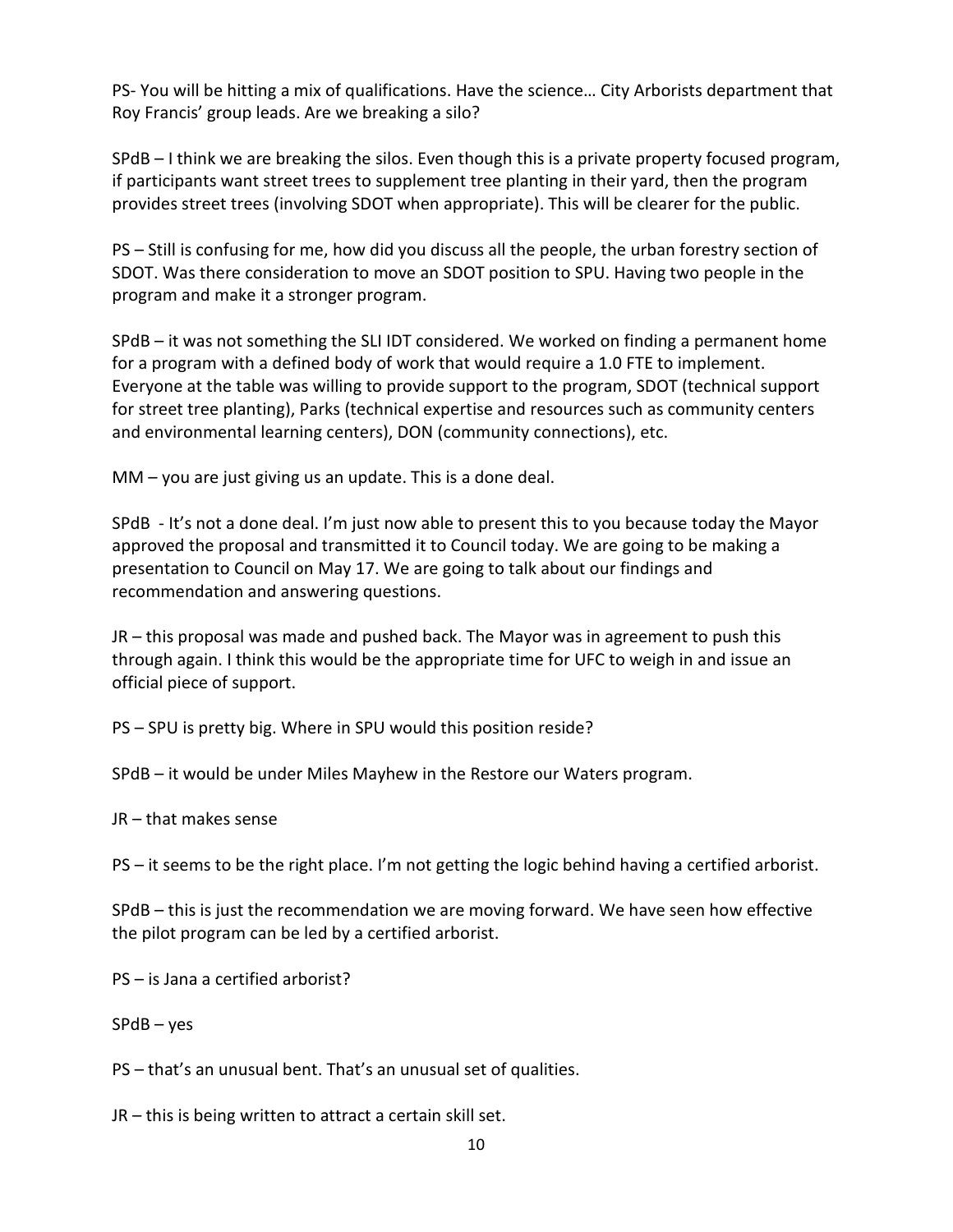MM – is this going to become isolated in SPU, or will the position interact with Green Factor and incentivizing trees for reduced rates.

SPdB – We did have that conversation. This person would participate in the Urban Forest IDT and OSE would make sure it is supporting the needs of the IDT in the implementation of the UFMP.

MM – how many members does SPU currently have in the IDT?

SPdB – one, Deb Heiden

MM – important to have the person be part of the UF IDT

PS – it's good that it moves to SPU because of the rate connection. Wondering if for a permanent thing you should broaden the definition for the position. You are going to find great people with the skills set to successfully carry on the program and they might not be a certified arborist.

SPdB – at this point we are requesting the creation of a position as the proviso is lifted. It will be filled by SPU, the interview panel will include IDT members. Moving forward the general fund that OSE currently has would be transferred to SPU and SCL will also be funding the program.

PS – the sewer, water policies from SPU…

SPdB – we are very excited with the idea of a new position being created. This is budget that already exists. We are not asking for new money. It's money that has been provisoed. The UFC can express their position on this.

JR – One thing he would like to include. To maintain a direct counterpart with the urban forestry section in SDOT.

SPdB – As long as we are talking about streets in the ROW it is a given that SDOT will be involved.

PS – did the tree list get resolved?

SPdB – There is a master list. Today Parks, SCL, and SDOT met to make sure no invasive tree species are in that list.

JR – there is inherent need for them to work together for certain things. Important that they work together at a larger planning level. Reviewing % of trees targeted in the ROW vs. private property.

SPdB – that's what the UF IDT brings to the table.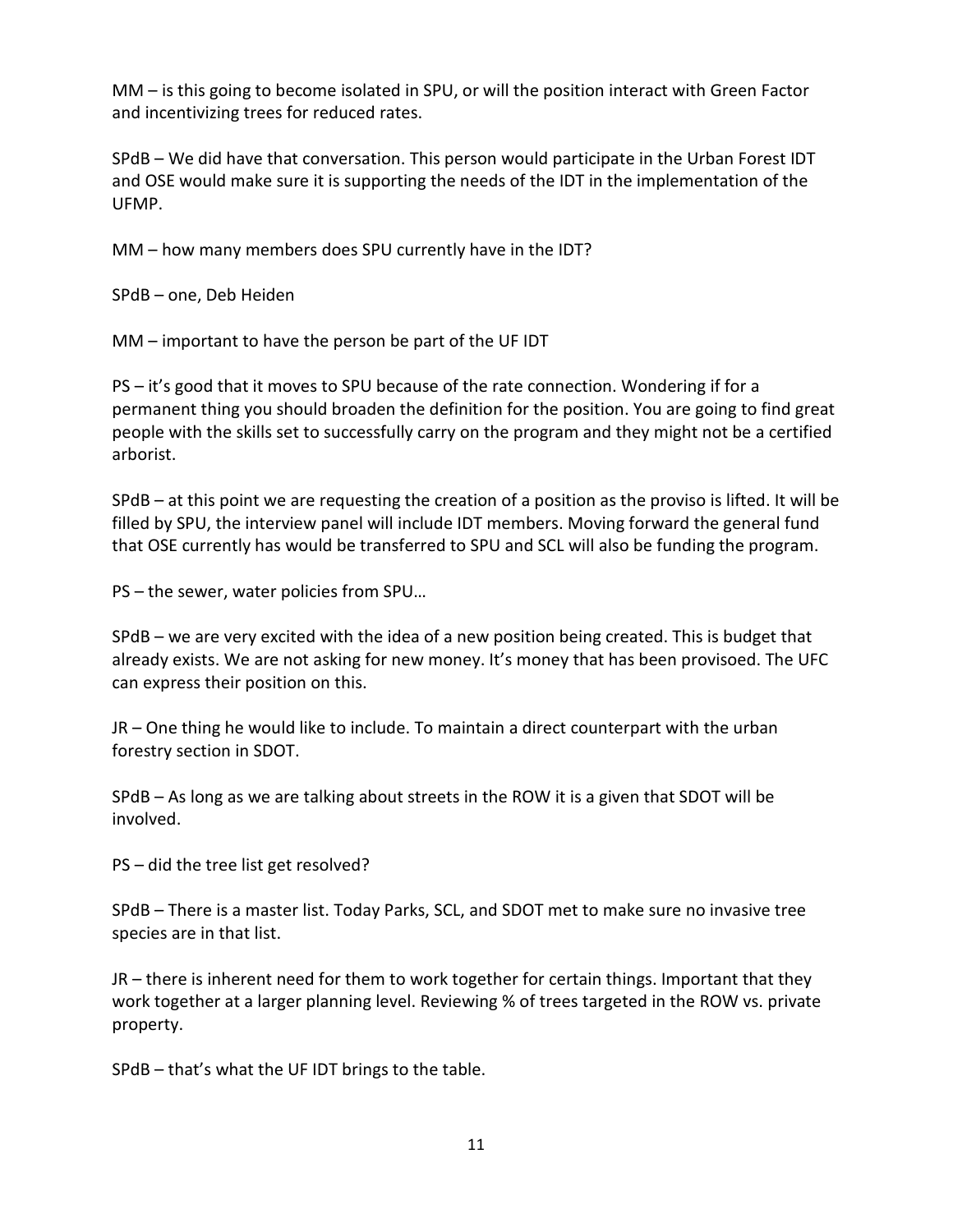JR – I have serious questions reviewing the matrix and planting goals (private property vs. ROW). If dollars were more fluid it would help.

PS – when it comes down to position dollars they don't get along as well as in the IDT

JS – Consistent set of rules for Street Trees and private trees.

SPdB – I will bring SDOT's street tree ordinance as soon as it is ready to share.

MM – Does this group want to send a letter of support?

JF – sounds like it will happen without us?

SPdB – if you think this program and the recommendation makes sense, it would be useful to get your support.

JR – process being what they are, we have the information and we have now to do it.

SPdB – I did not know if the Mayor's Office was going to have a different proposal

PS – would like to second and amend that the position description be broadened to focus on skills not on title.

SPdB – is not that is a certified arborist. It's one of the preferred qualities. There is going to be a different piece to lift the proviso that will include the position PDQ for the specifics.

PS – I still think it should have some qualifications and need to be broader. Like ecologist.

JR – Arborist or this, or….

PS – it's the science side they better have something that tweaks the science.

MM – we have write this and take it to…. This is a position with potentially diverse skill sets and therefore include other professional standards like an ecologist.

SPdB – the SLI response doesn't mention anywhere that we are looking for a certified arborist. June 7 is when they are going to review the legislation. The person with the right skills can always go get certified.

PS- it's the diverse set of skills, outreach, planning, scientific basis.

SPdB – it will need to have the program management skills

MM – let's keep it simple.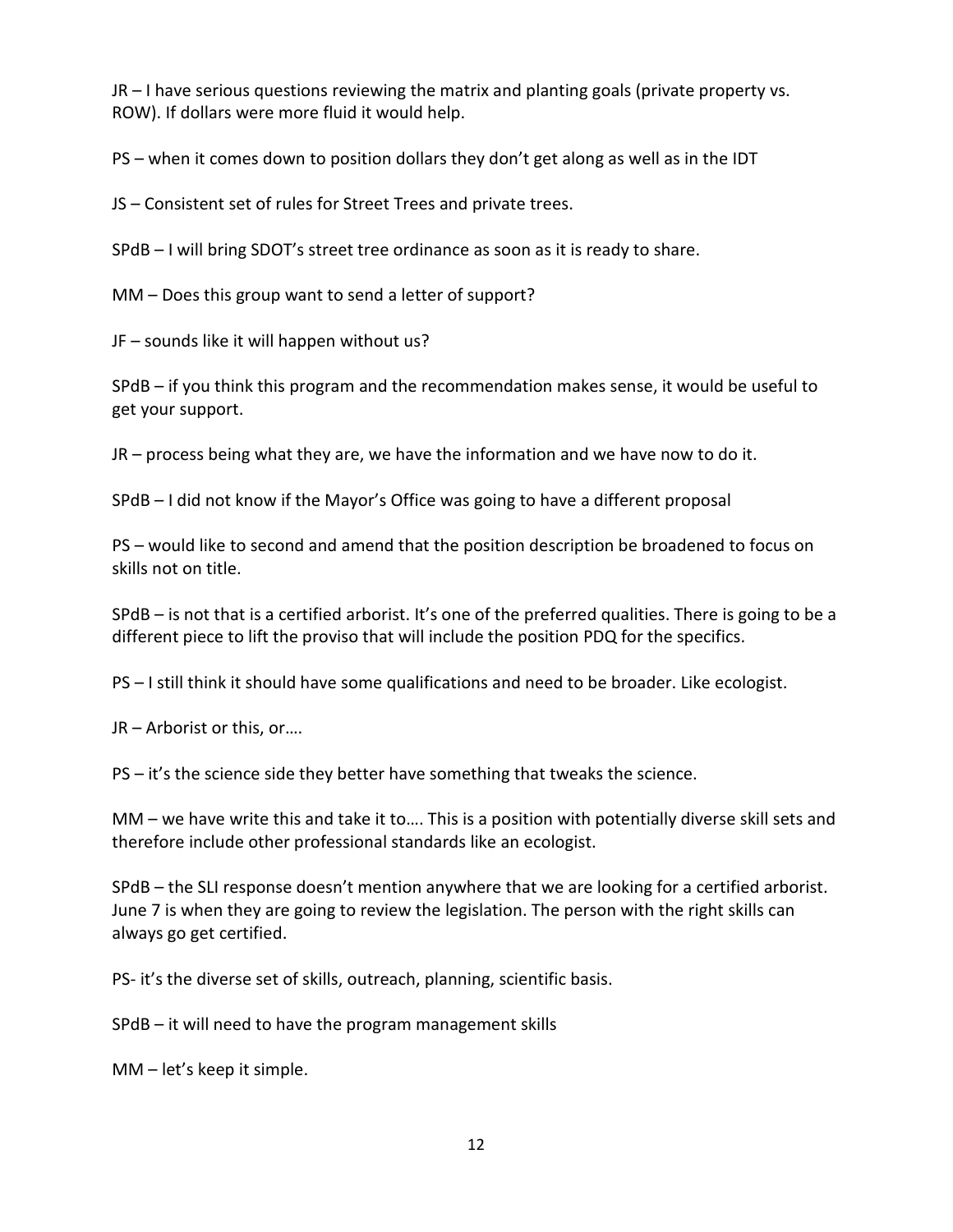PS – the consolidation of outreach programs and the creation of a new fully funded permanent position that is a member of the IDT.

**ACTION**: **A motion was made to make a statement of support for the consolidation of the community tree planting and education programs in SPU and the creation of a new, fully funded, permanent position that is a member of the Urban Forest Interdepartmental team. The motion was seconded and carried.**

MM – is everyone okay with Sandra and I to finalize this?

# **2011 Work Plan review**

MM – This was agenda filler because I'm concerned that we are getting off track. I would like to hear from people on what they think. Maybe look at what can be moved to next year's.

# **Public Comment**

Steve Zemke:

Adding to what was said about the urban forestry symposium. State DNR will be happy to look over ordinances. They are a resource. Interesting things came up. Do cities prevent trees from being cut for views, Bellevue was one.

PS – I got it

SZ: some cities specifically mention in their ordinances

PS – Kirkland has overwritten private covenants.

SZ – Also there was discussion on licensing of tree care professionals. WA does not have provisions.

# PS – it's of our venue

SZ – Tacoma has revised their street tree ordinance and it was determined that the property owners own street trees. In Seattle SDOT owns trees they planted. Other cities don't have that in their ordinances and run into problems.

Another issue that came up was the panel that Matt was in. Criteria of what trees people like and don't like. Good point in terms of what the city comes up with their list. Drought issues were talked about. In terms of Seafair parade there is a document "effects of trees on stormwater runoff" in SPU's website. Done in 2008. Trees over impervious surfaces… If the trees are not covering impervious surface they are not fulfilling their function.

PS – be careful with that because that's literature research. It's mixing forests and urban trees. There is better, more recent work out there. What was different is who wrote the ordinance and who was involved.